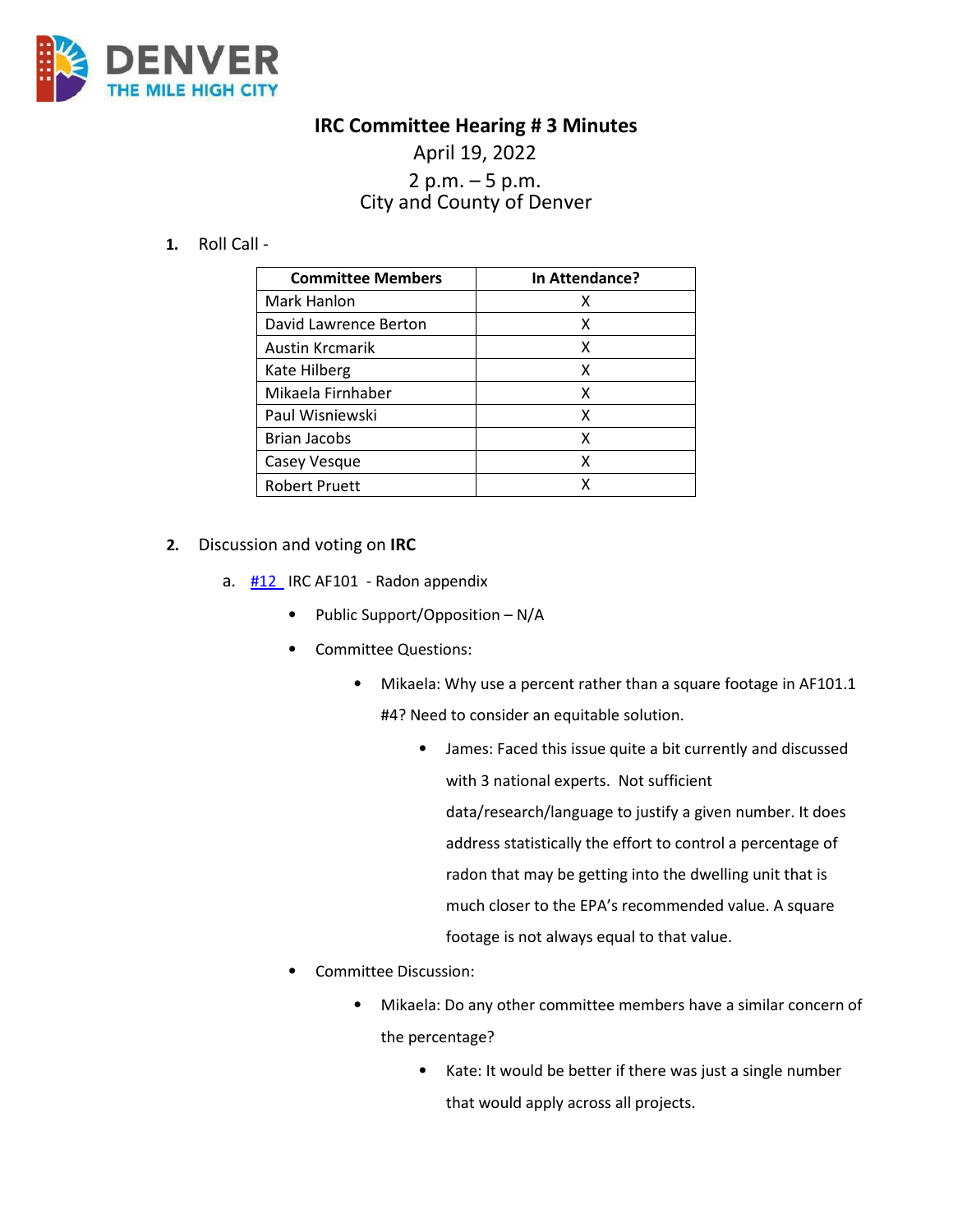- Casey: Same, a number of sqft would be better for equity. Should we maybe add 200 sqft instead.
- Mikaela: I suggest 300 sqft. It was in discussion with James Sobey and what the national experts recommended and stated that 200 sqft is too restrictive.
- Motion to Approve as modified
	- Shaunna: Need to update comma structure to include the correct intent
	- Robert: Do we need to include all storage, living or utility spaces? Or just reference the addition? Fewer words the better.
		- Yes but definition would be helpful for clarity.
	- Motion approved (8 yes, 1 no, 0 abstaining)
		- Glenn and Shaunna to fix comma structure.
- b. [#20](https://www.denvergov.org/files/assets/public/community-planning-and-development/documents/ds/building-codes/code-adoption/amendment-proposals/irc/20_irc_r101.2-scope.pdf) IRC R101.2 Scope
	- Public Support or Opposition N/A
	- Committee Questions:
		- Mark Would like to clarify if R313 is deleted.
			- Yes- deleted and replaced in it's entirety
	- Motion to approve as submitted
		- Approved (6 yes, 1 no, 0)
- c.  $\frac{\#21}{\#2}$  Appendix AJ
	- Public support:
		- Jennifer Cappeto- Worked on this code amendment to allow greater flexibility for historic buildings and increase the sustainability of historic buildings by reducing what goes into a landfill.
		- James Sobey- Would like to address the acute need for this in residential permit submittals. Denver has unique situations that this would help clarify.
	- Committee Questions: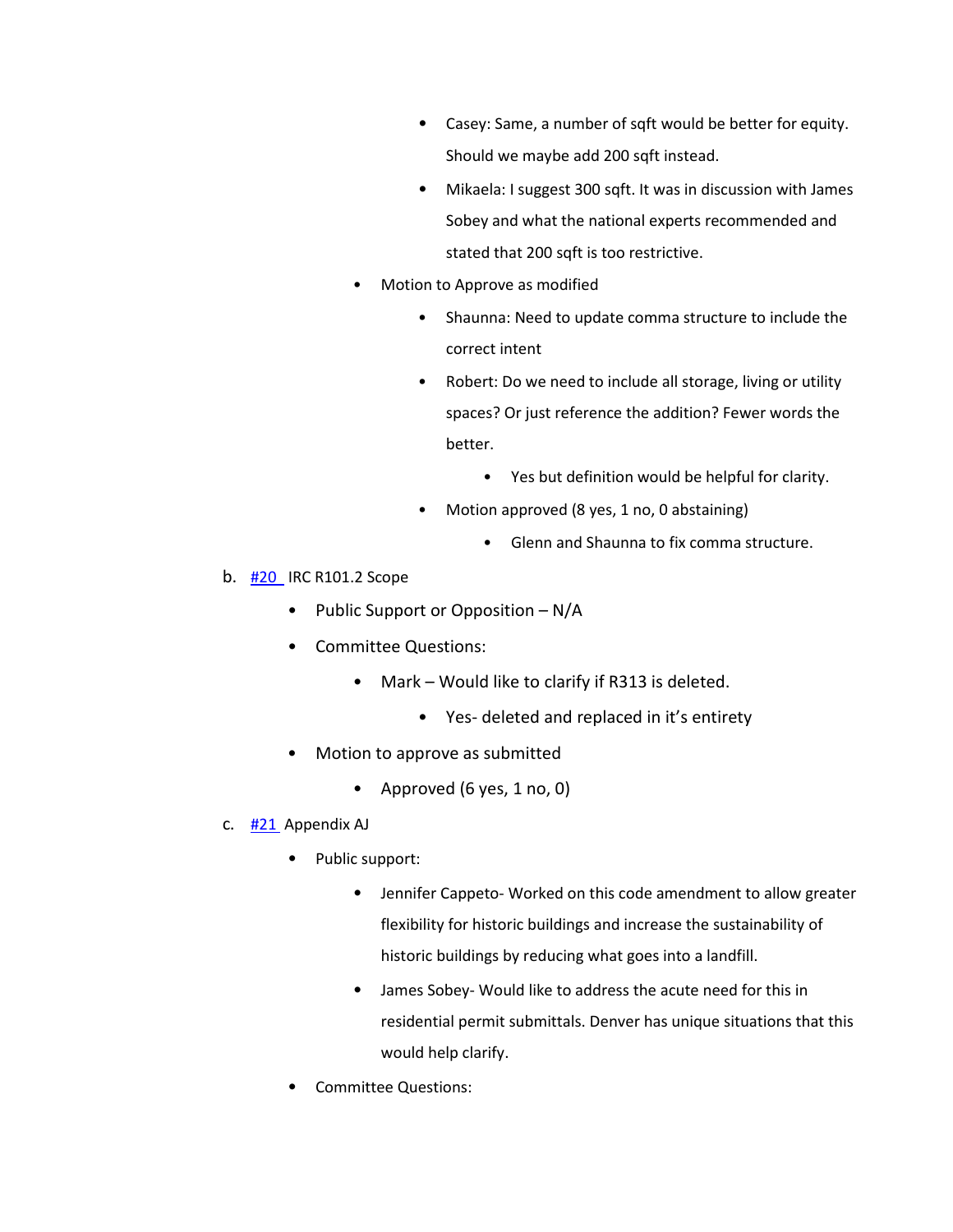• Paul: Can we take a 10-minute break to review the language?

• Yes

- Robert: Section 108811- It has three or more risers, but when you build something new it is four risers?
	- Mikaela Language is that way in the IBC, but it makes sense that it should be 4 for IRC
- Motion to modify to four or more risers throughout document.
	- Robert: On 104.8.4 and 104.8.3.1- what about when we do a change of occupancy.
		- It would have to comply with the base code
	- Motion to approve as modified (8 yes, 1 no, 0 abstentions)
- d. [#22](https://www.denvergov.org/files/assets/public/community-planning-and-development/documents/ds/building-codes/code-adoption/amendment-proposals/irc/22_irc_ch2-defintions.pdf) Ch 2- Definition
	- Shaunna: Is this intended to be and/or?
		- Yes
	- Glenn: Hallway would be more fitting based on IRC language.
		- Agreed
	- Committee Questions:
		- Paul: Does it have to be 48 inches?
			- Yes, to specify that it is a door, not just something that is propped up
		- David: Why are we going to 48 inches instead of 36?
			- To clarify what is needed to clarify 1 verses 2 dwelling units
			- Glenn: When you're looking at natural light and ventilation, there is a requirement that there need to create a space for 25sqft, that is a purpose of this proposal.
		- Shaunna: Why is non-separated in there?
			- Mikaela: Adds language to covey what we are trying to get across
	- Motion to approve as modified
		- Approved (8 yes, 0 no, 1 abstain)